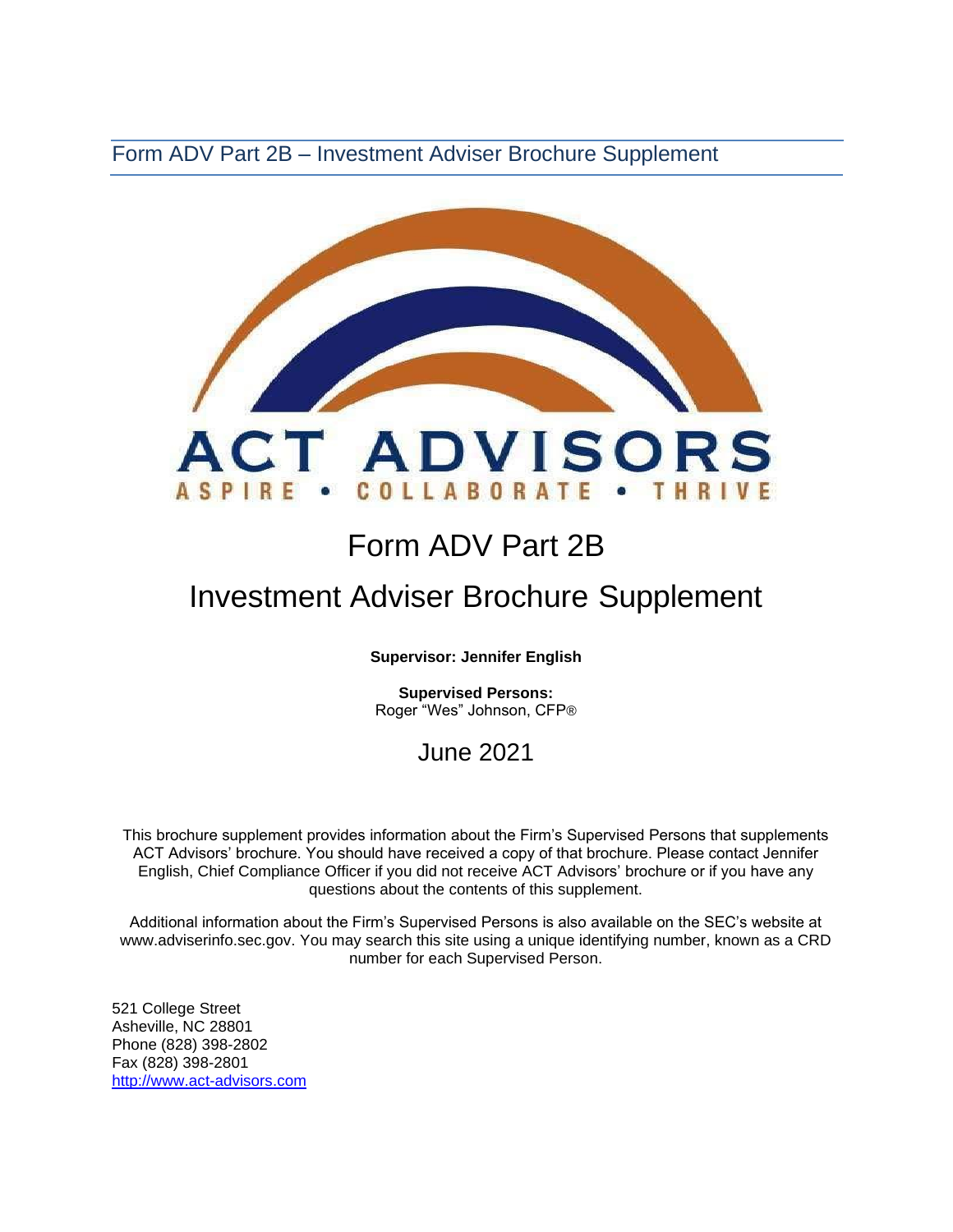### Educational Background and Business Experience

ACT Advisors (the Firm) generally requires that its Investment Advisor Representatives (IARs) have a bachelor's degree or equivalent experience and further coursework demonstrating knowledge of financial planning and tax planning. Additionally, advisers must have work experience that demonstrates their aptitude for financial planning and investment management.

| Roger "Wes" Johnson<br>CRD #4545355                                  | <b>Born 1974</b> |
|----------------------------------------------------------------------|------------------|
| <b>Employment History:</b>                                           |                  |
| <b>ACT Advisors, LLC</b><br><b>Investment Advisor Representative</b> | $2014 -$ Present |
| <b>LPL Financial, LLC</b><br><b>Registered Representative</b>        | $2013 -$ Present |
| CUNA Brokerage Service, Inc.<br><b>Registered Representative</b>     | $2005 - 2013$    |

#### **Formal Education after High School:**

University of North Carolina at Chapel Hill; BS in Business Administration

#### **Professional Designations and Licenses:**

#### Certified Financial Planner- CFP **®**

#### **Professional Certifications**

Roger "Wes" Johnson maintains the following professional designation, which requires the following minimum requirements:

#### **CFP ® - Certified Financial Planner**

**Issued by:** [Certified Financial Planner Board of Standards, Inc.](http://www.cfp.net/default.asp)

#### **Prerequisites/Experience Required:** Candidate must meet the following requirements:

- A bachelor's degree (or higher) from an accredited college or university, and
- 3 years of full-time personal financial planning experience

**Educational Requirements:** Candidate must complete a [CFP-board registered](http://www.cfp.net/become/programs.asp) [program,](http://www.cfp.net/become/programs.asp) or hold one of the following:

• CPA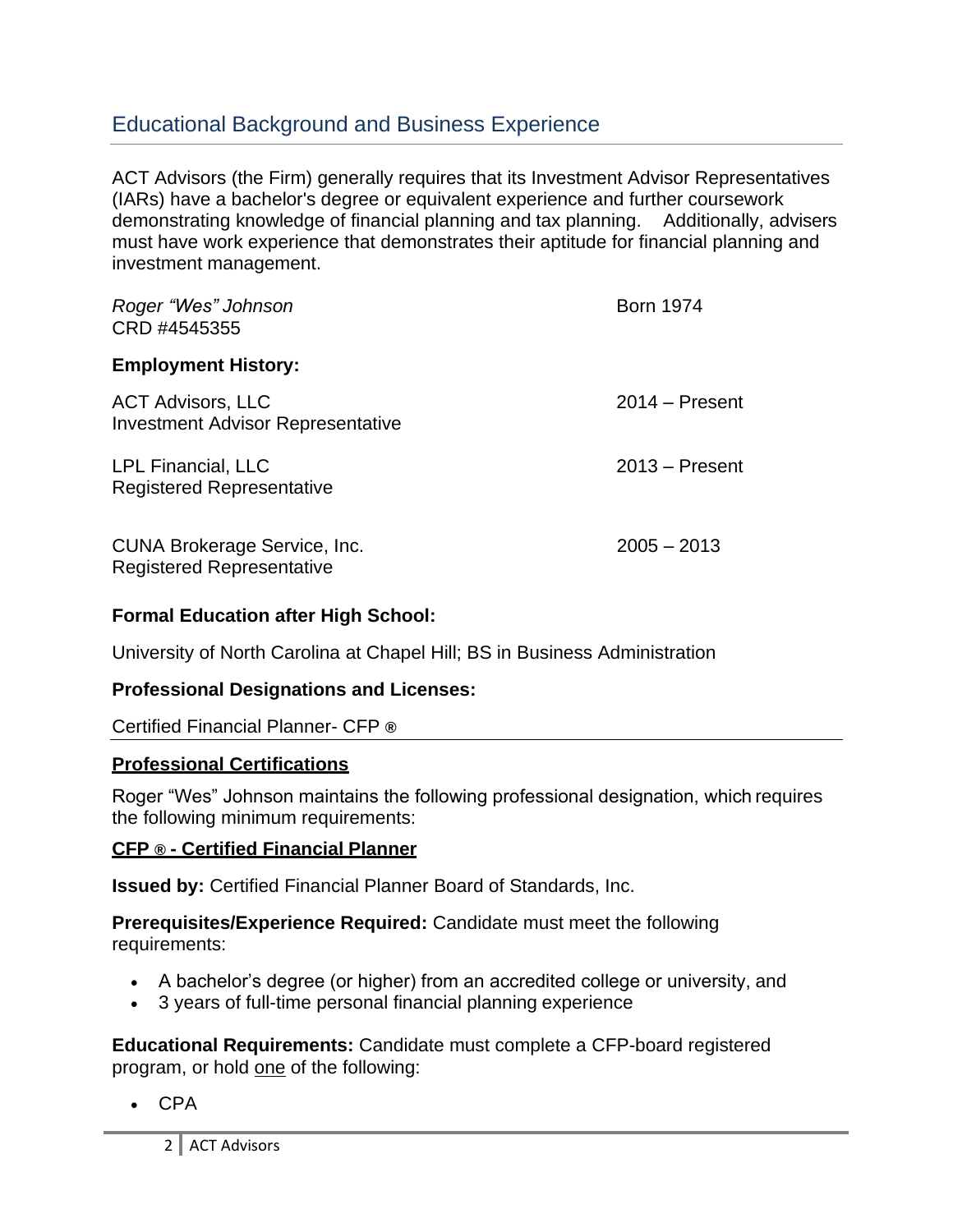- ChFC
- Chartered Life Underwriter (CLU)
- CFA
- Ph.D. in business or economics
- Doctor of Business Administration
- Attorney's License

**Examination Type:** CFP Certification Examination

**Continuing Education/Experience Requirements:** 30 hours every 2 years

# Disciplinary Information

Mr. Johnson has not been involved in any activities resulting in a disciplinary disclosure.

# Other Business Activities

Mr. Johnson is a Registered Representative with LPL Financial LLC, a registered broker-dealer and member of FINRA. In such capacity, Mr. Johnson sells securities through LPL Financial and receives normal and customary commissions and other types of compensation, for example, mutual fund 12b-1 fees or variable annuity trails. The potential for receipt of commissions and other compensation when Mr. Johnson directs securities transactions for client accounts through LPL, may give Mr. Johnson an incentive to recommend investment products based on the compensation received, rather than on the client's needs. However, Mr. Johnson will only recommend securities transactions that he believes are suitable for the client's account.

Mr. Johnson is licensed as an insurance agent or broker and may be appointed with several insurance companies. He may earn separate compensation for transactions implemented through various insurance companies. Insurance compensation will be separate and distinct from investment advisory fees charged by the Firm.

These Outside Business Activities do not create a material conflict of interest with clients.

# Additional Compensation

Mr. Johnson may receive economic benefits from persons other than clients in connection with advisory services. However, when Mr. Johnson provides investment advisory services, he is a fiduciary under the Investment Advisers Act and has a duty to act in your best interest and to make full and fair disclosure to you of all material facts and conflicts of interest.